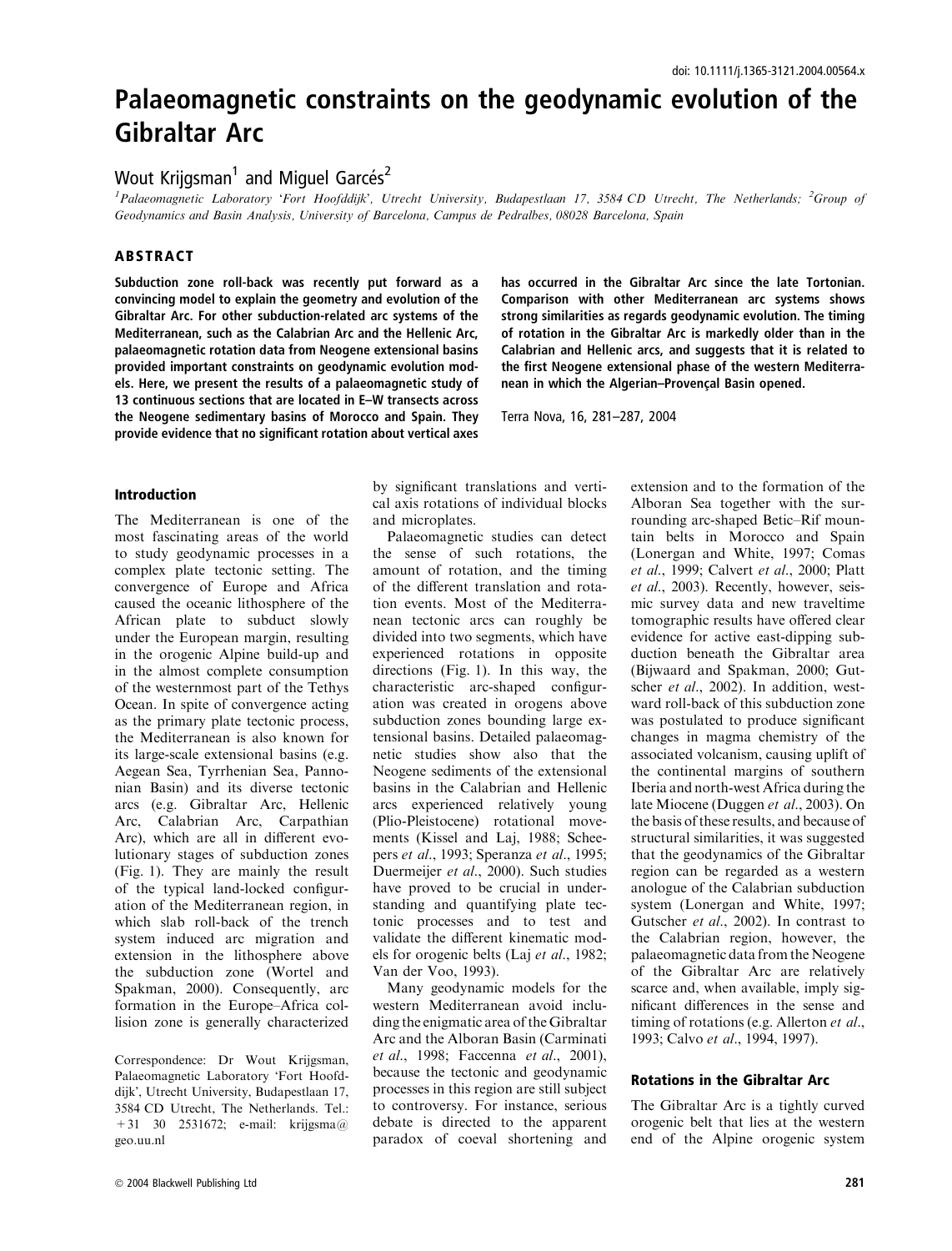

Fig. 1 Map of the Mediterranean Sea (after Lonergan and White, 1997) showing the principal thrust belts and Neogene extensional basins. Thrust belts have been simplified by division into two parts: (1) 'Internal Zones', deformed mainly during the Palaeogene, including metamorphic rocks; and (2) 'External Zones', which are thinskinned and formed during the Neogene. Regions that have undergone Neogene extension (western Mediterranean, Aegean Sea, Pannonian Basin) are all surrounded by arcuate thrust belts. Arrows within circles indicate clockwise and anticlockwise rotations (see text for references).

(Fig. 2a). The belt can be broadly divided into Internal and External units that appear to curve symmetrically around the arc. Palaeomagnetic

data from pre-Neogene outcrops indicate that large rotations about vertical axes have taken place in opposite sense in the Rif Mountains and Betic Cordillera. The Mesozoic limestone sequences of the Internal and External Zones in the Rif Mountains are rotated anticlockwise (Platzman et al., 1993), whereas most sites in the Betic Cordillera experienced a clockwise rotation (Osete et al., 1989; Platzman and Lowrie, 1992; Platzman, 1992; Allerton et al., 1993; Platt et al., 1995). Studies from the metamorphic massifs document the same rotational results in opposite sense and suggest that the major rotational phase took place in the early Miocene (Feinberg et al., 1996). Allerton et al. (1993) suggested that the main rotation phase has occurred before the Tortonian, but their conclusion was only based on a single non-rotated normal polarity site. In their study, the youngest rocks that still experienced a clockwise rotation are of Aquitanian age. By contrast, however, Calvo et al. (1994, 1997) suggested that rotations in opposite senses continued until very recently, based on palaeomagnetic data from late Miocene to Pliocene sedimentary rocks. Caused by the lack of sufficient reliable data, the exact timing and sense of the tectonic rotations in the Gibraltar Arc are thus still subject to discussion. Evidently, good control on the rotational phases is crucial for tectonic reconstructions, as



Fig. 2 (a) Simplified geological sketch map of the Gibraltar Arc, showing the rotational results of the 13 studied sections (see also Table 1) of the late Miocene Mediterranean–Atlantic gateway basins of southern Spain and northern Morocco. (b) Magnetostratigraphic correlations of the polarity patterns of these sections to the GPTS of Cande and Kent (1995). (1) Dinarès-Turell et al. (1999); (2) and (3) Garcés et al. (2001); (4) Krijgsman et al. (2000); (5) Sierro et al. (2001); (6) Krijgsman et al. (2001); (7) Garcés et al. (1997); (8) unpublished result; (9) Hilgen et al. (2000); (10) Krijgsman et al. (2004); (11) and (12) Krijgsman et al. (1999b); (13) Van Assen et al. (2004).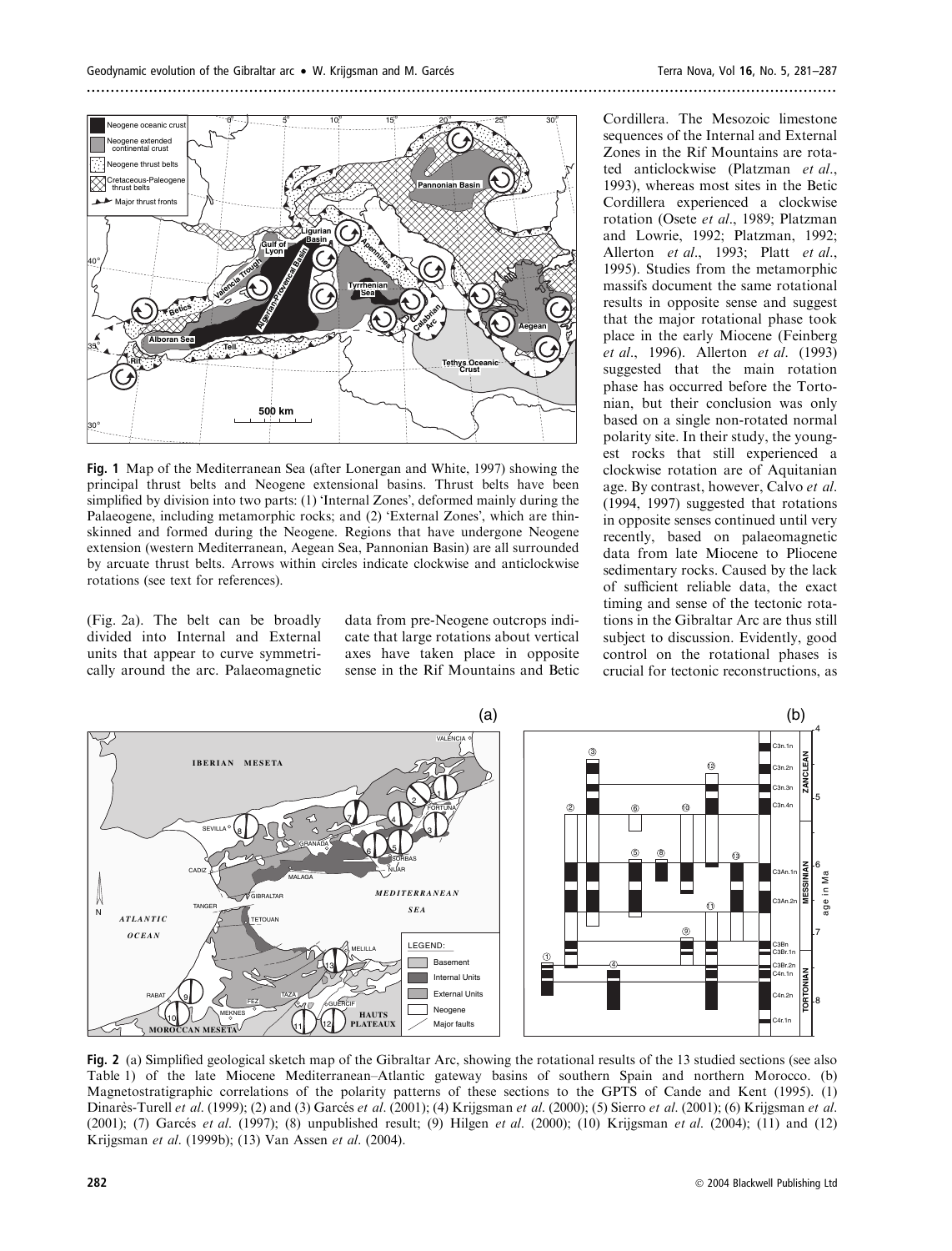these palaeomagnetic data play a significant role in the different kinematic models for the Betic–Rif orogenic belt (e.g. Lonergan and White, 1997; Platt et al., 2003).

## New palaeomagnetic data from the Neogene basins

During the last decade, extensive magnetostratigraphic studies have been performed on the Neogene basins of southern Spain and northern Morocco, with the aim of obtaining a high-resolution chronology for the environmental changes that led to the Messinian Salinity Crisis of the Mediterranean (e.g. Krijgsman, 2002). This resulted in the construction of an accurate and reliable astrochronological time frame for the late Miocene (Hilgen et al., 1995; Krijgsman et al., 1999a). Straightforward magnetostratigraphic correlations with the Geomagnetic Polarity Time Scale (GPTS) have shown that the studied sediments of the Gibraltar region contain a primary magnetic signal (see Fig. 2b), which also makes them suitable for palaeomagnetic rotation studies. In addition, the use of long sections significantly increases the reliability of the rotation results, because small, scattered outcrops may suffer from disturbances by local tectonic features (faults, slumps, creep, etc.) and secular variation, even when deformation cannot be detected on the basis of visual observations (Schwehr and Tauxe, 2003).

Thirteen sections have been sampled, which are all located in E–W transects across the ancient marine gateways through Morocco and Spain that connected the Mediterranean to the Atlantic in Tortonian times (Fig. 2a). Palaeomagnetic studies have been performed using standard laboratory procedures, which are described in detail in earlier papers (e.g. Garcés et al., 1998; Krijgsman et al., 1999b). All samples have been thermally demagnetized and average directions were calculated using Fisher statistics (Fig. 3; Table 1). The average inclinations of all sections are significantly shallower than expected from the palaeolatitudinal position of Spain and Morocco in the Late Miocene. This is a common feature in Mediterranean Neogene sediments and is probably caused by sedimentary incli-



Fig. 3 Equal-area projections of the characteristic remanent magnetization (ChRM) results. Closed (open) circles represent downward (upward) projections. The grey circles give the  $\alpha_{95}$  for the different section means (see also Table 1). Demagnetization criteria can be found in Krijgsman et al.  $(1999b, 2000, 2001, 2004)$ , Hilgen et al. (2000), Sierro et al. (2001) and Van Assen et al. (2004). The results from the Chicamo, Chorrico and Librilla sections (Fig. 2) have previously been published in Dinares-Turell et al. (1999) and Garcés et al. (2001).

nation error (Krijgsman and Tauxe, 2004). The declination results from 12 sections clearly indicate that no major deflection from the north has occurred since the deposition of the sediments. The Chorrico section of the Fortuna Basin is the only outlier, revealing a significant anticlockwise rotation of approximately 45°. This section, however, is located in the vicinity of a major NE–SW-trending sinistral strike-slip fault and its rotation can be interpreted by local deformation (Garcés et al., 2001). Several sites in the Eastern Betics (Calvo et al., 1994, 1997) also provide contrasting clockwise and anticlockwise rotations. These are most likely related to rotations of small blocks that are close to strike-slip faults as well, but that are only of minor relevance with respect to the emplacement of the Internal Betics. Hence, we can now firmly conclude that the Neogene basins of the Gibraltar Arc have not experienced any rotations about vertical axes since the late Tortonian.

## Rotations and geodynamics of the western Mediterranean

The Neogene tectonic evolution of the western Mediterranean is characterized by two major episodes of extension under continuous N–S convergence between Africa and Europe. Palaeotectonic reconstructions illustrate that extension in the major basins is the result of trench migration and back-arc opening, which created the large oceanic basins we see today. The initial phase of lithospheric rifting in the Mediterranean started in the latest Oligocene – earliest Miocene as a result of back-arc extension caused by rollback of a subducting slab and that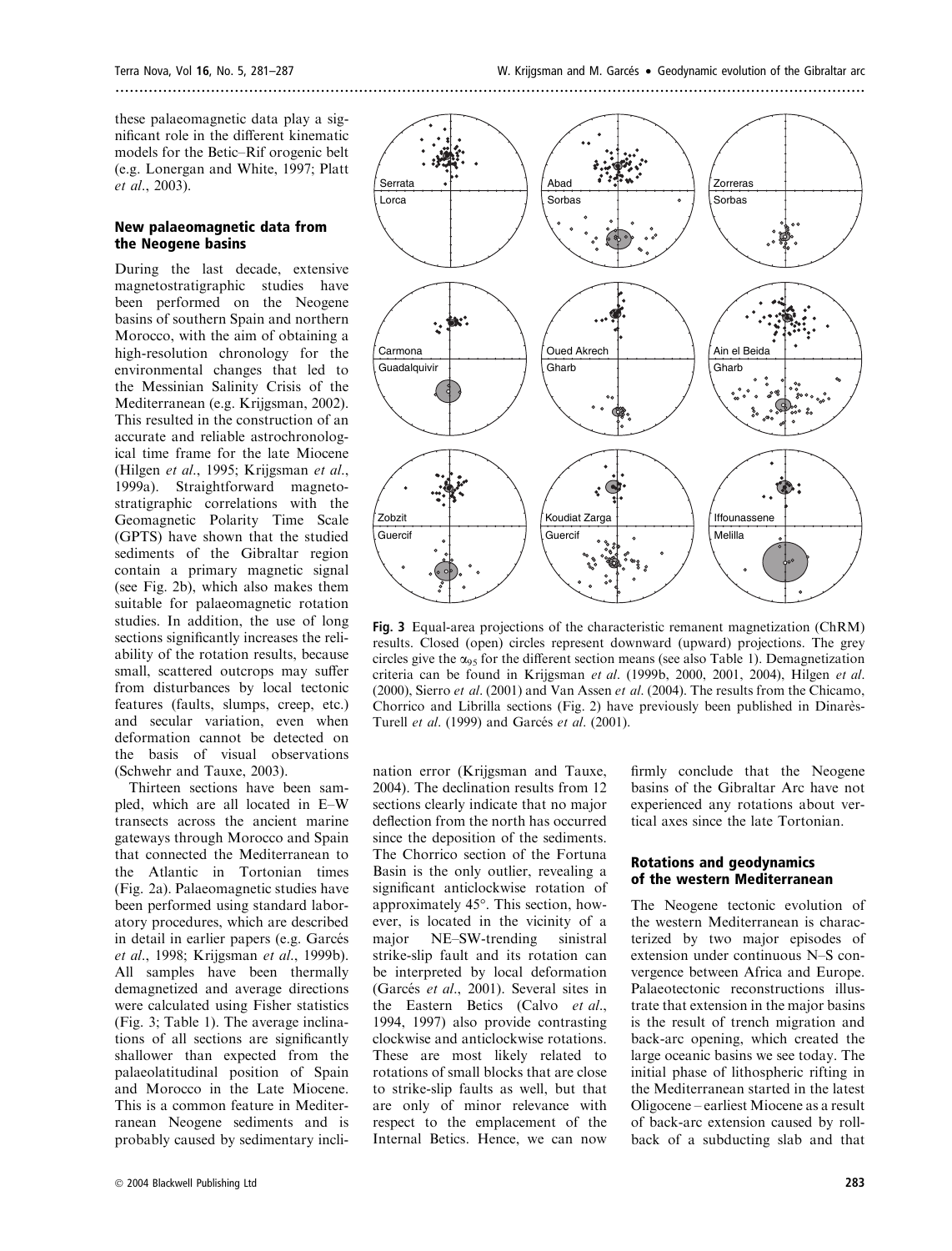| Section/Basin |                       | Pol.  | N              | Dec. | Inc.  | k  | $\alpha_{95}$  | Age                    |
|---------------|-----------------------|-------|----------------|------|-------|----|----------------|------------------------|
| 1.            | Chicamo/Fortuna       | Ν     | 91             | 360  | 52    | 11 | 5              | Tortonian              |
|               |                       | R     | 40             | 171  | $-38$ | 8  | 9              | $(7.8 - 7.5$ Ma)       |
|               |                       | total | 131            | 357  | 48    | 9  | 4              |                        |
| 2.            | Chorrico/Fortuna      | Ν     | 69             | 317  | 30    | 12 | 5              | Tort./Mess.            |
|               |                       | R     | 52             | 120  | $-22$ | 11 | 6              | $(7.6 - 6.0$ Ma)       |
|               |                       | total | 121            | 309  | 27    | 10 | $\overline{4}$ |                        |
| 3.            | Librilla/Fortuna      | Ν     | 86             | 354  | 43    | 20 | 4              | Mess./Plio.            |
|               |                       | R     | 75             | 185  | $-45$ | 11 | 5              | $(6.8 - 4.6$ Ma)       |
|               |                       | total | 161            | 359  | 44    | 12 | 3              |                        |
| 4.            | Serrata/Lorca         | N     | 57             | 354  | 52    | 25 | 4              | Tort. (7.8-7.5 Ma)     |
| 5.            | Abad/Sorbas           | N     | 63             | 360  | 64    | 18 | 4              | Messinian              |
|               |                       | R     | 25             | 179  | $-36$ | 7  | 12             | $(6.8 - 6.0$ Ma)       |
|               |                       | total | 88             | 359  | 57    | 10 | 5              |                        |
| 6.            | Zorreras/Sorbas       | R     | 21             | 181  | $-40$ | 46 | 5              | Mess. (5.6-5.3Ma)      |
| 7.            | Galera/Guadix         | Ν     | 19             | 357  | 49    | 8  | 13             | Plio-Pleostoc.         |
|               |                       | R     | 16             | 195  | $-39$ | 5  | 19             | $(3.5-1.7 \text{ Ma})$ |
|               |                       | total | 35             | 5    | 45    | 6  | 11             |                        |
| 8.            | Carmona/Guadalquivir  | Ν     | 22             | 3    | 51    | 70 | 4              | Messinian              |
|               |                       | R.    | $\overline{4}$ | 183  | $-55$ | 55 | 12             | $(6.3 - 6.0$ Ma)       |
|               |                       | total | 26             | 3    | 52    | 69 | 4              |                        |
| 9.            | Oued Akrech/Gharb     | Ν     | 23             | 357  | 41    | 36 | 5              | Tort./Mest.            |
|               |                       | R     | 18             | 180  | $-31$ | 44 | 5              | $(7.6 - 7.0$ Ma)       |
|               |                       | total | 41             | 358  | 37    | 35 | 4              |                        |
| 10.           | Ain el Beida/Gharb    | Ν     | 60             | 3    | 45    | 17 | 5              | Messinian              |
|               |                       | R     | 56             | 182  | $-40$ | 8  | 7              | $(6.5 - 5.5$ Ma)       |
|               |                       | total | 116            | 3    | 43    | 10 | 4              |                        |
| 11.           | Zobzit/Guercif        | Ν     | 38             | 359  | 49    | 30 | 4              | Tort./Mess.            |
|               |                       | R     | 16             | 184  | 41    | 12 | 11             | $(7.6 - 7.0$ Ma)       |
|               |                       | total | 54             | 360  | 47    | 20 | 4              |                        |
| 12.           | Koudiat Zarga/Guercif | N     | 14             | 354  | 47    | 31 | 7              | Mess./Plio.            |
|               |                       | R     | 55             | 185  | $-50$ | 14 | 5              | $(6.0 - 4.8$ Ma)       |
|               |                       | total | 69             | 2    | 49    | 15 | 5              |                        |
| 13.           | Iffounassene/Melilla  | Ν     | 15             | 359  | 48    | 28 | $\overline{7}$ | Messinian              |
|               |                       | R     | $\overline{7}$ | 180  | $-51$ | 8  | 22             | $(6.5 - 6.0$ Ma)       |
|               |                       | total | 22             | 359  | 49    | 17 | 8              |                        |

Table 1 Results from palaeomagnetic analysis of the different Neogene sections and basins of the Gibraltar Arc.

Pol. = polarity (N = normal, R = reversed); N = number of specimens; Dec. = declination; Inc. = inclination; k = Fisher's precision parameter;  $\alpha_{95}$  = 95% cone of confidence. Demagnetization criteria can be found in (1) Dinarès-Turell et al. (1999); (2) and (3) Garcés et al. (2001); (4) Krijgsman et al. (2000); (5) Sierro et al. (2001); (6) Krijgsman et al. (2001); (7) Garcés et al. (1997); (8) unpublished result; (9) Hilgen et al. (2000); (10) Krijgsman et al. (2004); (11) and (12) Krijgsman et al. (1999b); (13) Van Assen et al. (2004).

generated the Algerian–Provençal Basin (Fig. 1). This phase was accompanied by a 25–30° anticlockwise rotation of the Calabria–Sardinia–Corsica block (Vigliotti et al., 1990; Van der Voo, 1993), possibly including the Epiligurian units of the northern Apennines of Italy as well (Muttoni et al., 1998). At the same time, lithospheric rifting occurred in the Valencia trough, causing a 20° clockwise rotation of the Balearic Islands (Freeman et al., 1989; Pares et al., 1992). As attested by palaeomagnetic and geochronologic data, this initial rotation and extension phase ended approximately in the Langhian at approximately 16 Ma (Van der Voo, 1993; Vigliotti and Langenheim, 1995; Speranza et al., 2002).

Between the Langhian and late Tortonian  $(\sim16-10 \text{ Ma})$ , stretching and subsidence was probably restricted to the southern part of the Algerian–Provençal Basin. No significant block rotations have been reported from the sedimentary and volcanic deposits during this time interval, although the African plate continued its slow northward convergence. This period of relatively quiet tectonics was recently explained by slab detachment processes along the north African margin (Carminati et al., 1998), possibly in combination with restriction of the subduction process to the upper 670 km of the mantle (Faccenna et al., 2001). These models are in agreement with seismic tomography investigations of the mantle beneath Italy and

the Tyrrhenian Basin (Lucente et al., 1999; Wortel and Spakman, 2000).

The second major phase of lithospheric rifting took place during the late Tortonian to Quaternary. Extensional tectonics separated Calabria from the Sardinia–Corsica block and initiated the opening of the Tyrrhenian Basin. The extension in the Tyrrhenian domain is matched by compressional tectonics in Italy, where east-vergent folding and thrusting gave rise to the Apennines. The arc-shaped configuration of the Calabrian subduction zone was created when Sicily (30–35°) and the Calabro-Peloritan block  $(\pm 15^{\circ})$  experienced clockwise rotations in the Pliocene and Pleistocene (Oldow et al., 1990; Scheepers and Langereis, 1994; Duermeijer and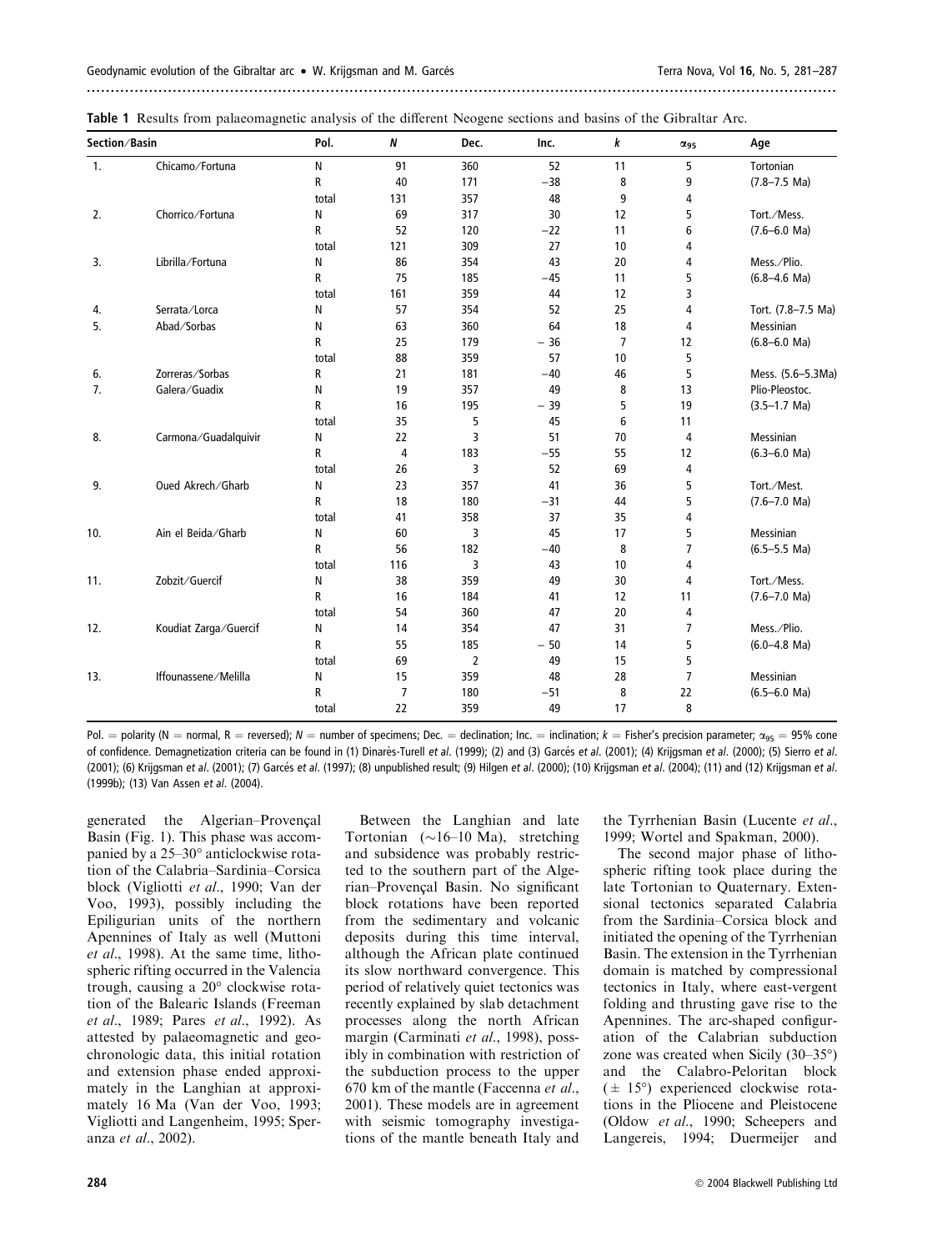Langereis, 1998) at the same time as the Apenninic foreland underwent 20– 40° anticlockwise rotations (Sagnotti and Speranza, 1993; Scheepers et al., 1993). During the Quaternary, the geodynamics of this region probably changed, as indicated by the rapid elevation of Calabria by more than 1 km (Westaway, 1993). GPS data show that the outward migration of the Calabrian arc has now almost stopped (McClusky et al., 2000), which supports the conclusion that slab detachment processes beneath Calabria have been completed very recently (Wortel and Spakman, 2000).

## Discussion and conclusions

The first extensional episode in the Gibraltar Arc took place during the early Miocene, as the oldest synrift deposits in the Alboran Sea date back to the Aquitanian (Comas et al., 1992). Similar to the Calabrian system, the lithospheric extension occurred contemporaneously with an overall outward migration of external thrust fronts (Lonergan and White, 1997). The palaeogeography of the Gibraltar Arc changed radically when the Neogene extensional basins developed, coupled with strike-slip tectonics and inversion of previous normal faults (Sanz de Galdeano, 1990).

Active eastward subduction beneath Gibraltar provides an elegant explanation for the geodynamic evolution of the Rif–Betic region (Gutscher et al., 2002). Slab roll-back towards the west may cause extension and subsidence in the Alboran Sea, while the associated westward advance of the Gibraltar Arc may drive compressional deformation in the Betic and Rifian orogens. In this scenario, the Gibraltar subduction can be seen as an analogue of the Calabrian Arc system, with Gibraltar located at the western termination of the palaeo-Maghreb subduction system and Calabria at the eastern end (Gutscher et al., 2002). Palaeomagnetic data indeed show that major rotations have taken place in opposite senses in both regions, but they also indicate a major difference in the timing of rotational movements between the two end-systems. Although rotations in the Calabrian Arc are known to be of Plio-Pleistocene age, the new data from our Spanish and

Moroccan sections show that no significant rotational movements have taken place in the Gibraltar Arc since the late Miocene.

The youngest sequences of the Gibraltar region that definitely show major block rotation about vertical axes are dated as early middle Miocene (Allerton et al., 1993; Platzman et al., 2000). The arcuate shape of the Gibraltar area therefore most likely formed contemporaneous with the opening of the Algerian–Provençal Basin, during (or at the end of) the first major extensional phase of the western Mediterranean. The Calabrian arc formed during the second extensional phase of the western Mediterranean, while all rotational movements in the Gibraltar arc had ceased. Although the timing is different, the geodynamic evolution of the Gibraltar Arc appears to be markedly similar to that of the Calabrian Arc. A large extensional basin (Alboran Sea/Tyrrhenian Sea) was created by subduction zone roll-back, accompanied by significant block rotations in opposite senses. Both regions also reveal that no rotation about vertical axes is currently taking place, and that the main extension phase has stopped. Deformation mechanisms in the Gibraltar Arc changed from vertical axis rotation toward strike-slip deformation after the end of the first west Mediterranean extension phase. Rotational movements in the Calabrian Arc stopped very recently (Plio-Pleistocene age) when the slab detachment processes beneath the Tyrrhenian were completed. Using the same line of reasoning, it is not surprising that vertical axes rotations are still occurring in the Hellenic arc (Duermeijer et al., 2000), as the roll-back process of the African lithosphere beneath the Aegean Sea have not (yet) finished.

## Acknowledgements

Discussions in the field with colleagues J. Agustí, A. R. Fortuin, F. J. Hilgen, S. Iaccarino, C. G. Langereis, F. J. Sierro and W. J. Zachariasse were greatly appreciated. Cor Langereis, Charon Duermeijer and two anonymous Terra Nova reviewers are thanked for their comments on the manuscript. W.K. acknowledges financial support from the vernieuwingsimpuls project 'Geodynamics and Climate' of the Netherlands Geosciences Foundation (ALW). This study was carried out under the programmes of the Vening Meinesz Research School of Geodynamics (VMSG).

## References

- Allerton, S., Lonergan, L., Platt, J.P., Platzman, E. and McClelland, E., 1993. Palaeomagnetic rotations in the eastern Betic Cordillera, southern Spain. Earth Planet. Sci. Lett., 119, 225–241.
- Bijwaard, H. and Spakman, W., 2000. Non-linear global P-wave tomography by iterated linearized inversion. Geophys. J. Int., 141, 71–82.
- Calvert, A., Sandvol, E., Seber, D., Barazangi, M., Roecker, S., Mourabit, T., Vidal, F., Alguacil, G. and Jabour, N., 2000. Geodynamic evolution of the lithosphere and upper mantle beneath the Alborán region of the western Mediterranean: constraints from travel time tomography. J. Geophys. Res., 105, 10871–10898.
- Calvo, M., Osete, M.L. and Vegas, R., 1994. Palaeomagnetic rotations in opposite senses in southeastern Spain. Geophys. Res. Lett., 21, 761–764.
- Calvo, M., Vegas, R. and Osete, M.L., 1997. Palaeomagnetic results from Upper Miocene and Pliocene rocks from the Internal Zone of the eastern Betic Cordilleras (southern Spain). Tectonophysics, 277, 271–283.
- Cande, S.C. and Kent, D.V., 1995. Revised calibration of the Geomagnetic Polarity Time Scale for the Late Cretaceous and Cenozoic. J. Geophys. Res., 100, 6093–6095.
- Carminati, E., Wortel, M.J.R., Spakman, W. and Sabadini, R., 1998. The role of slab detachment processes in the opening of the western-central Mediterranean basins: some geological and geophysical evidence. Earth Planet. Sci. Lett., 160, 651–665.
- Comas, M.C., Garcia-Dueñas, V. and Jurado, M.J., 1992. Neogene tectonic evolution of the Alborán basin from MCS data. Geomar. Lett., 12, 157–164.
- Comas, M.J., Platt, J.P., Soto, J.I. and Watts, A.B., 1999. The origin and tectonic history of the Alboran basin: insights from Leg 161 results. Proc. Ocean Drill. Program, Sci. Results, 161, 555–582.
- Dinarès-Turell, J., Ortí, F., Playà, E. and Rosell, L., 1999. Palaeomagnetic chronology of the evaporitic sedimentation in the Neogene Fortuna Basin (SE Spain): early restriction preceding the Messinian Salinity Crisis'. Palaeogeogr., Palaeoclim., Palaeoecol., 154, 161–178.
- Duermeijer, C.E. and Langereis, D.G., 1998. Astronomical dating of a tectonic rotation on Sicily and consequences for the timing and extent of a middle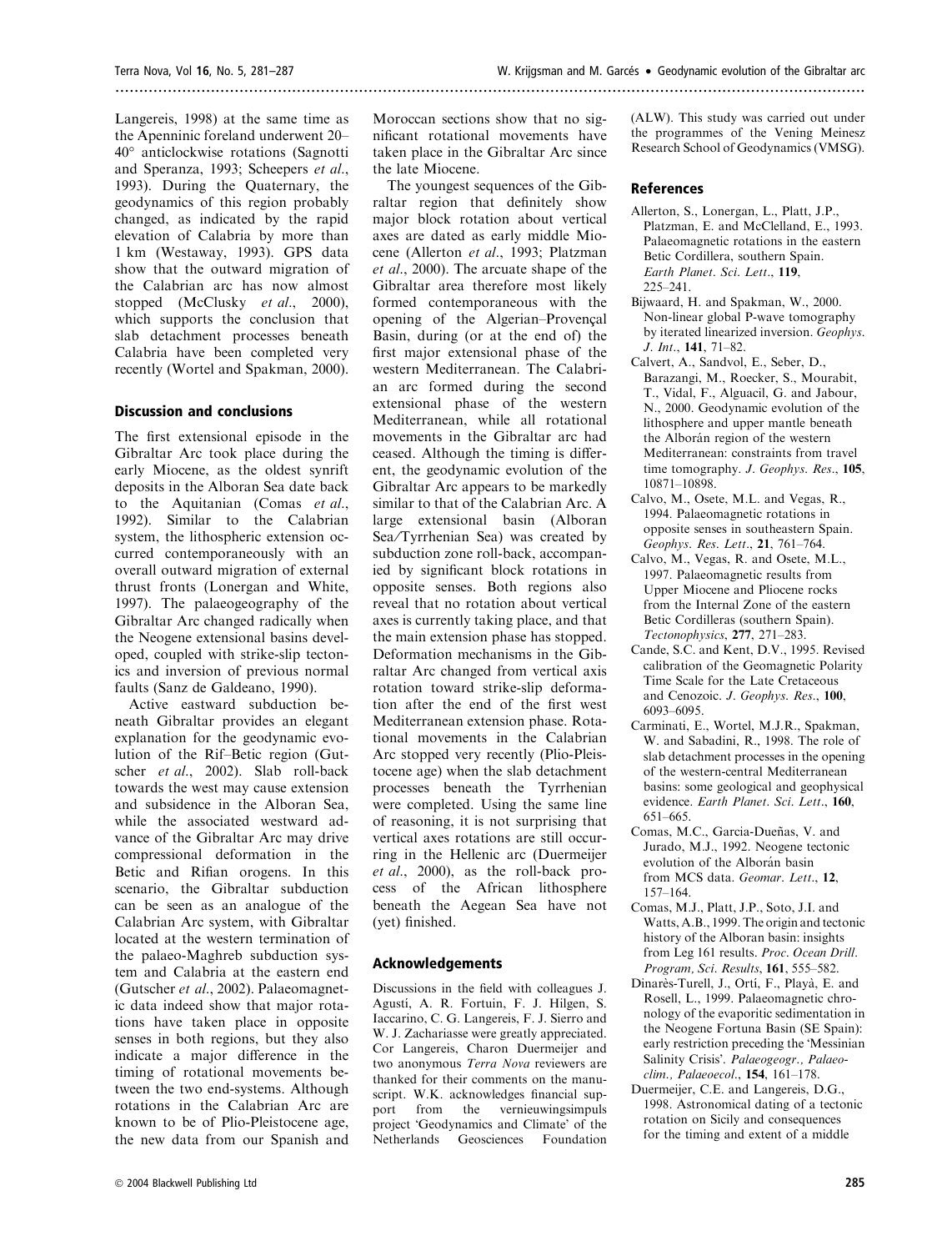Pliocene deformatin phase. Tectonophysics, 298, 243–258.

- Duermeijer, C.E., Nyst, M., Meijer, P.T., Langereis, C.G. and Spakman, W., 2000. Neogene evolution of the Aegean arc: paleomagnetic and geodetic evidence for a rapid and young rotation phase. Earth Planet. Sci. Lett., 176, 509–525.
- Duggen, S., Hoernle, K., Van den Bogaard, P., Rüpke, L. and Morgan, J.P., 2003. Deep roots of the Messinian salinity crisis. Nature, 422, 602-606.
- Faccenna, C., Funiciello, F., Giardini, D. and Lucente, P., 2001. Episodic back-arc extension during restricted mantle convection in the Central Mediterranean. Earth Planet. Sci. Lett., 187, 105–116.
- Feinberg, H., Saddiqi, O. and Michard, A., 1996. New constraints on the bending of the Gibraltar arc from palaeomagnetism of the Ronda peridotites (Betic Cordilleras, Spain). In: Palaeomagnetism and Tectonics of the Mediterranean Region (A. Morris and D. Tarling, eds). Geol. Soc. Spec. Publ., 105, 43–52.
- Freeman, R., Sabat, F., Lowrie, W. and Fontbote, J.M., 1989. Paleomagnetic results from Mallorca (Balearic Islands, Spain). Tectonics, 8, 591–608.
- Garcés, M., Agustí, J. and Pares, J.M., 1997. Late Pliocene continental magnetochronology in the Guadix-Baza Basin (Betic Ranges, Spain). Earth Planet. Sci. Lett., 146, 677–687.
- Garcés, M., Krijgsman, W. and Agustí, J., 1998. Chronology of the late Turolian deposits of the Fortuna basin (SE Spain): implications for the Messinian evolution of the eastern Betics. Earth Planet. Sci. Lett., 163, 69–81.
- Garcés, M., Krijgsman, W. and Agustí, J., 2001. Chronostratigraphic framework and evolution of the Fortuna basin (Eastern Betics) since the late Miocene. Basin Res., 13, 199–216.
- Gutscher, M.-A., Malod, J., Rehault, J.-P., Contrucci, I., Klingelhoefer, F., Mendes-Victor, L. and Spakman, W., 2002. Evidence for active subduction beneath Gibraltar. Geology, 30, 1071–1074.
- Hilgen, F.J., Bissoli, L., Iaccarino, S., Krijgsman, W., Meijer, R., Negri, A. and Villa, G., 2000. Integrated stratigraphy and astrochronology of the Messinian GSSP at Oued Akrech (Atlantic Morocco). Earth Planet. Sci. Lett., 182, 237–251.
- Hilgen, F.J., Krijgsman, W., Langereis, C.G., Lourens, L.J., Santarelli, A. and Zachariasse, W.J., 1995. Extending the astronomical (polarity) time scale into the Miocene. Earth Planet. Sci. Lett., 136, 495–510.
- Kissel, C. and Laj, C., 1988. The Tertiary geodynamical evolution of the Aegean arc: a paleomagnetic reconstruction. Tectonophysics, 146, 183–201.
- Krijgsman, W., 2002. The Mediterranean: Mare Nostrum of Earth Sciences. Earth Planet. Sci. Lett., 205, 1–12.
- Krijgsman, W., Fortuin, A.R., Hilgen, F.J. and Sierro, F.J., 2001. Astrochronology for the Messinian Sorbas basin (SE Spain) and orbital (precessional) forcing for evaporite cyclicity. Sediment. Geol., 140, 43–60.
- Krijgsman, W., Gaboardi, S., Hilgen, F.J., Iaccarino, S., Kaenel, E. and Van der Laan, E., 2004. Revised astrochronology for the Ain el Beida section (Atlantic Morocco): no glacio-eustatic control for the onset of the Messinian Salinity Crisis. Stratigraphy, 1, in press.
- Krijgsman, W., Garcés, M., Agustí, J., Raffi, I., Taberner, C. and Zachariasse, W.J., 2000. The 'Tortonian salinity crisis' of the eastern Betics (Spain). Earth Planet. Sci. Lett., 181, 497–511.
- Krijgsman, W., Hilgen, F.J., Raffi, I., Sierro, F.J. and Wilson, D.S., 1999a. Chronology, causes and progression of the Messinian salinity crisis. Nature, 400, 652–655.
- Krijgsman, W., Langereis, C.G., Zachariasse, W.J., Boccaletti, M., Moratii, G., Gelati, R., Iaccarino, S., Papani, G. and Villa, G., 1999b. Late Neogene evolution of the Taza-Guercif Basin (Rifian Corridor, Morocco) and implications for the Messinian salinity crisis. Mar. Geol., 153, 147–160.
- Krijgsman, W. and Tauxe, L., 2004. Shallow bias in Mediterranean paleomagnetic directions caused by inclination error. Earth Planet. Sci. Lett., 222, 685–695.
- Laj, C., Jamet, M., Sorel, D. and Valente, J.-P., 1982. First paleomagnetic results from Mio-Pliocene series of the Hellenic sedimentary arc. Tectonophysics, 86, 45–67.
- Lonergan, L. and White, N., 1997. Origin of the Betic-Rif mountain belt. Tectonics, 16, 504–522.
- Lucente, P.F., Chiarabba, C., Cimini, G.B. and Giardini, D., 1999. Tomographic constraints on the geodynamic evolution of the Italian region. J. Geophys. Res., 104, 20307–20327.
- McClusky, S., Balassanian, S., Barka, A., Demir, C., Ergintav, S., Georgiev, I., Gurkan, O., Hamburger, M., Hurst, K., Kahle, H.G., Kastens, K., Kekelidze, G., King, R., Kotzer, V., Lenk, O., Mahmoud, S., Mishin, A., Nadariya, M., Ouzounis, A., Paradissis, D., Peter, Y., Prelepin, M., Reilinger, R., Sanli, I., Seeger, H., Tealeb, A., Toksöz, M.N. and Veis, G., 2000. Global Positioning System constraints on plate kinematics and dynamics in the eastern Mediterranean and Caucasus. J. Geophys. Res., 105, 5695–5719.
- Muttoni, G., Argnani, A., Kent, D.V., Abrahamsen, A. and Cibin, U., 1998.

Paleomagnetic evidence for Neogene tectonic rotations in the northern Apennines, Italy. Earth Planet. Sci. Lett., 154, 25–40.

- Oldow, J.S., Channell, J.E.T., Catalano, R. and D'Argenio, B., 1990. Contemporaneous thrusting and large-scale rotations in the western Sicilian fold and thrust belt. Tectonics, 9, 661–681.
- Osete, M.L., Freeman, R. and Vegas, R., 1989. Preliminary palaeomagnetic results from the Subbetic Zone (Betic Cordillera, southern Spain): kinematic and structural implications. Phys. Earth Planet. Inter., 52, 283–300.
- Pares, J.M., Freeman, R. and Roca, E., 1992. Neogene structural development in the Valencia Trough margins from palaeomagnetic data. Tectonophysics, 203, 111–124.
- Platt, J.P., Allerton, S., Kirker, A., Mandeville, C., Mayfield, A., Platzman, E. and Rimi, A., 2003. The ultimate arc: differential displacement, oroclinal bending, and vertical axis rotation in the External Betic-Rif arc. Tectonics, 22, 1017, doi: 10.1029 ⁄ 2001TC001321.
- Platt, J.P., Allerton, S., Kirker, A. and Platzman, E., 1995. Origin of the western Subbetic arc (southern Spain): paleomagnetic and structural evidence. J. Struct. Geol., 17, 765–775.
- Platzman, E., 1992. Paleomagnetic rotations and kinematics of the Gibraltar arc. Geology, 20, 311–314.
- Platzman, E. and Lowrie, W., 1992. Palaeomagnetic evidence for rotation of the Iberian Peninsula and the external Betic Cordillera, southern Spain. Earth Planet. Sci. Lett., 108, 45–60.
- Platzman, E., Platt, J.P., Kelley, S.P. and Allerton, S., 2000. Large clockwise rotations in an extensional allochton, Alboran Domain (southern Spain). J. Geol. Soc. London, 157, 1187–1197.
- Platzman, E., Platt, J.P. and Olivier, P., 1993. Palaeomagnetic rotations and fault kinematics in the Rif arc of Morocco. J. Geol. Soc. London, 150, 707–718.
- Sagnotti, L. and Speranza, F., 1993. Magnetic fabric analysis of the Plio-Pleistocene clayey units of the Sant' Arcangelo basin, southern Italy. Phys. Earth Planet. Inter., 77, 165–176.
- Sanz de Galdeano, C., 1990. Geological evolution of the Betic Cordilleras in the Western Mediterranean, Miocene to present. Tectonophysics, 172, 107–119.
- Scheepers, P.J.J. and Langereis, C.G., 1994. Paleomagnetic evidence for counter-clockwise rotations in the southern Apennines fold-and-thrust belt during the Late Pliocene and middle Pleistocene. Tectonophysics, 239, 43–59.
- Scheepers, P.J.J., Langereis, C.G. and Hilgen, F.J., 1993. Counter-clockwise rotations in the southern Apennines